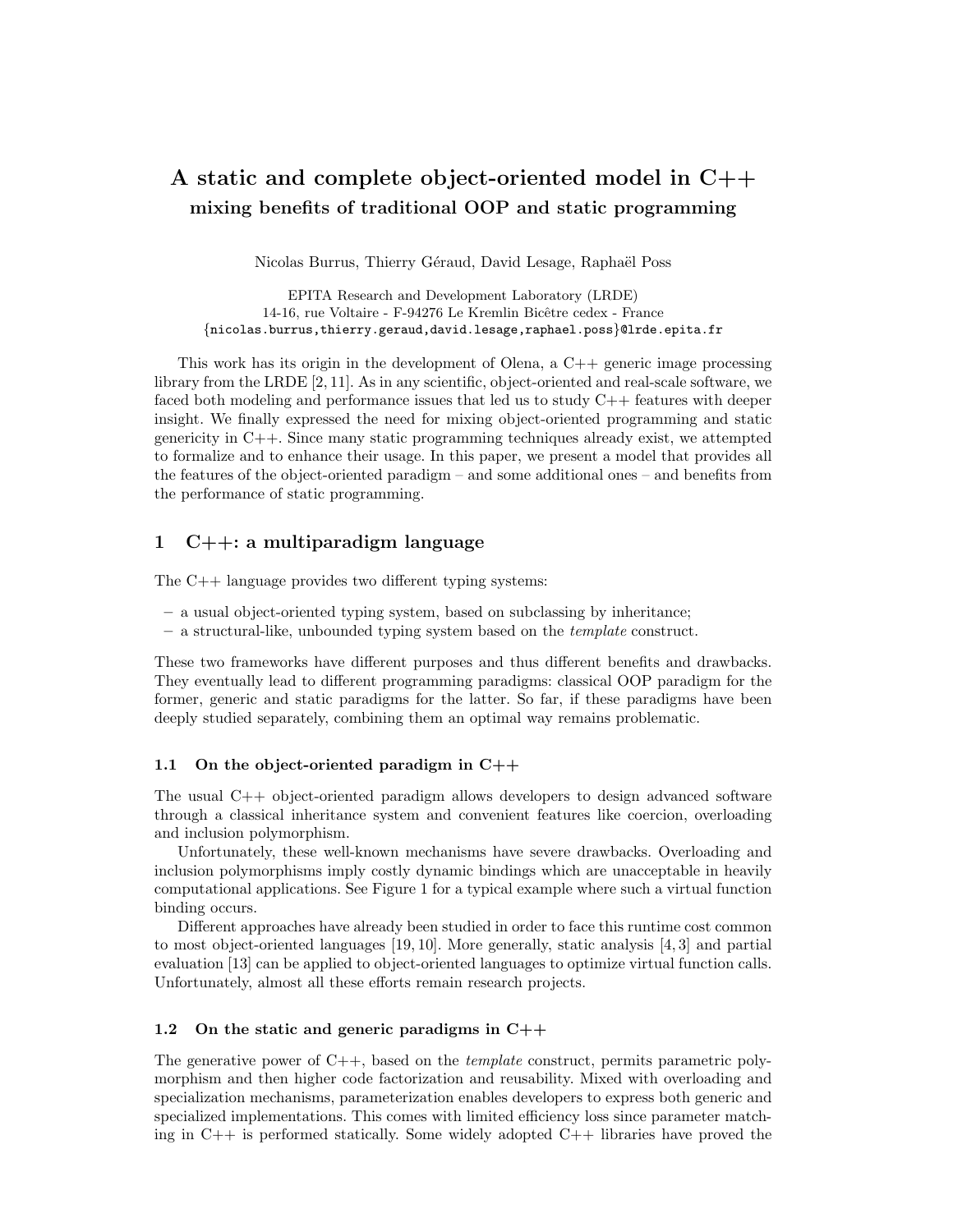```
// 'image' is an abstract classvoid foo (const \, image & ima){
   // \dots\lim_{m \to \infty} ima.m(); // 'm' member function is virtual in 'image'
   // \dots}
```
Fig. 1. Classical OO implementation of polymorphic algorithms.

The call to the method  $m$  requires a costly dynamic dispatch to find the actual implementation. However, the signature of foo is strong, nothing but a compatible type of image will be accepted.

workability of such a polymorphism, like the Standard Template Library (STL, see [16]) and Boost [1].

Yet, classical, STL-like parameterization in C++ remains an unbounded typing system, despite underlying, implicit "concepts" [16]. There is no explicit requirement on the parameterized types, so that we cannot define two generic functions with the same name and the same arity. Therefore, such a weak, structural-like typing system cannot be entirely satisfactory. Several works already tried to cope with this lack of explicit constraint on the parameters in  $C_{++}$ , introducing for example static concept checking  $[12, 14]$  through language extensions.

Another limitation is the exact matching of parameters that makes mixing inclusion polymorphism and specialization impossible. Then, subclasses of a class A cannot benefit from a specialization of an algorithm on A.

STL-like programming drawbacks are illustrated in Figure 2.

```
// Parameter 'Image' is a free type variable.
template<class Image>
void foo (const Image & ima)
{
   // \,\ldots\,ima .m( ) ;
   // \dots}
// The following version, specialized on 'image2d' image type
// is not eligible for subclasses of 'image2d'.
templatevoid foo (const image2d k ima)
{
  // \dotsima .m( ) ;
  // 'image2d'-specialized treatment
}
```
Fig. 2. STL-like implementation of polymorphic algorithms.

No dynamic dispatch is required to call the m method. However, the signature of foo is weak and overloading rules will choose the second version of foo only for exact image2d parameters.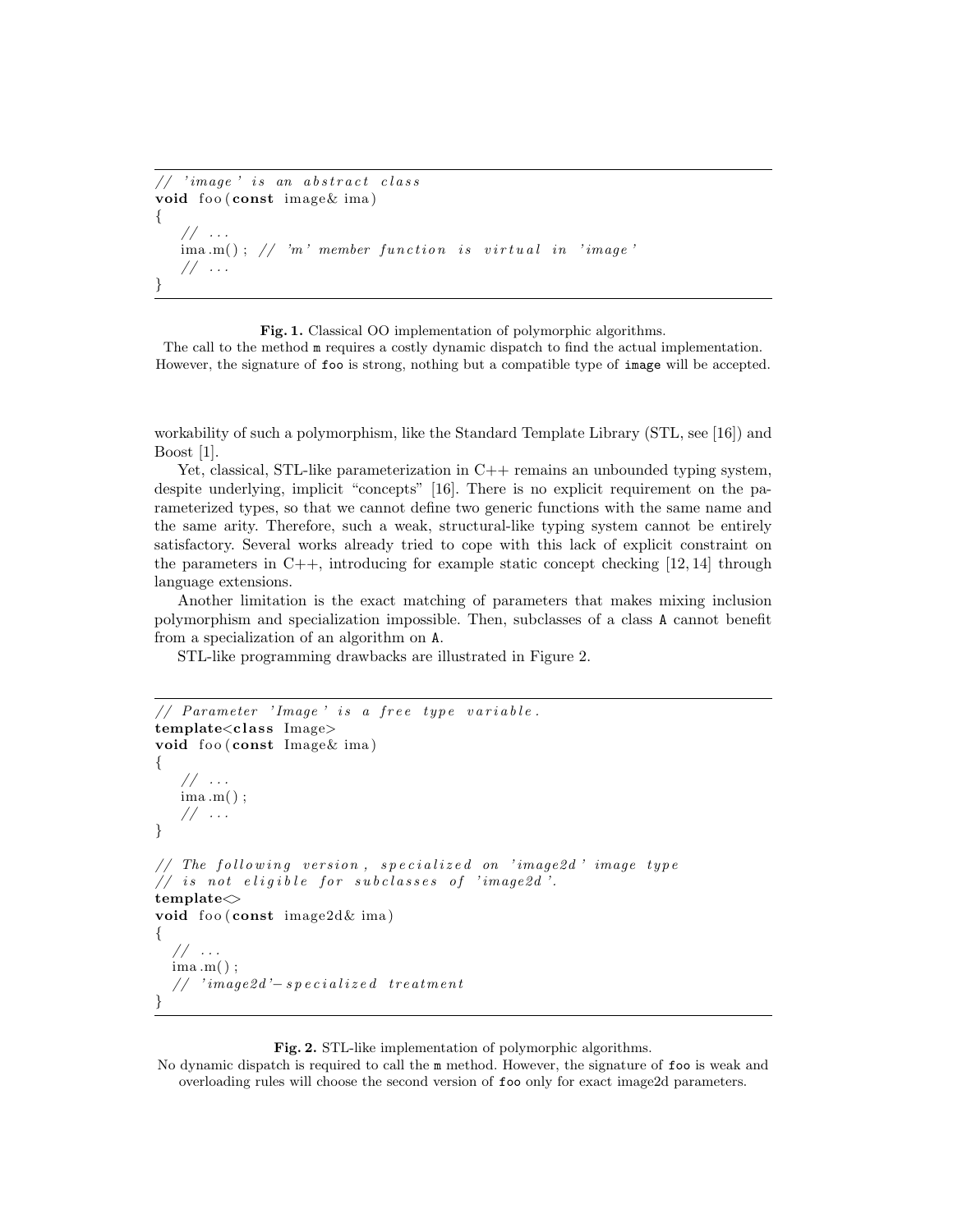#### 1.3 Our objectives

Object-oriented mechanisms, inheritance, inclusion polymorphism, overloading and labeled types are highly valuable for software designers. More generally, we do not want to lose the object orientation of classical C++ programming. We also seek the performance and the specialization capabilities of the parametric polymorphism, but with stronger typing.

To achieve such an aim, different approaches can be considered. First, we could extend the C++ language with mechanisms like static, bounded parameterization, as it was proposed for Java in  $[9]$ <sup>1</sup>. The other alternative is to stay within the bounds of the C++ language without any extension, since it natively provides object-oriented mechanisms and static parameterization. As library developers, we had to rule out the former one because we do not want our final users to need any additional equipment.

In the following sections, we show how we managed mixing static, generic programming and the classical OOP thanks to different existing techniques. We eventually show that our work succeeded in defining a full-static and complete object model, with additional properties w.r.t. type-control and design capabilities.

# 2 Description of the model

To achieve a full-static model, we had to simulate or to assist traditional OOP mechanisms with static programming techniques. The main point was to design a static inclusion polymorphism system and then to adapt the inheritance idiom.

#### 2.1 Static hierarchies

The core of our model is a static hierarchy derived from the Barton & Nackman trick [5]. In [18], Veldhuizen had already discussed some extensions of this technique and assumed the possibility of applying it to hierarchies with several levels. We effectively managed to generalize these techniques to entire, effective hierarchies.

In our model, non final classes <sup>2</sup> are parameterized by the exact type of their most derived class. Additionally, any class hierarchy must inherit from a special base class called any. This class provides an exact() accessor to downcast the object instance to its actual concrete type. Figure 3 describes the kind of hierarchy we obtain.

Effectively, the class parameterization implies that for any hierarchy involving N leaf classes, N distinct types for base classes are instantiated. Therefore, dynamic polymorphism over the base classes is unfortunately impossible.

#### 2.2 Abstract classes and interfaces

The abstraction power comes from the ability to express class interfaces without implementation, as in Java. Our model keeps the idea that C++ interfaces are represented by abstract classes. Instead of defining purely virtual member functions, abstract classes define abstract member functions as dispatches to their actual implementation. This manual dispatch is performed thanks to the exact() accessor provided by the any class. An example of abstract member function is given in Figure 4.

The compliance to a particular interface is then naturally ensured by inheritance from the corresponding abstract class.

<sup>1</sup> in [9], Day introduces static and bounded parameterization for Java. So-called where clauses constructs allow both structural and label constraints on parameters.

 $2$  Non final classes are abstract classes or concrete classes that can be extended. Non parameterized classes are necessarily final.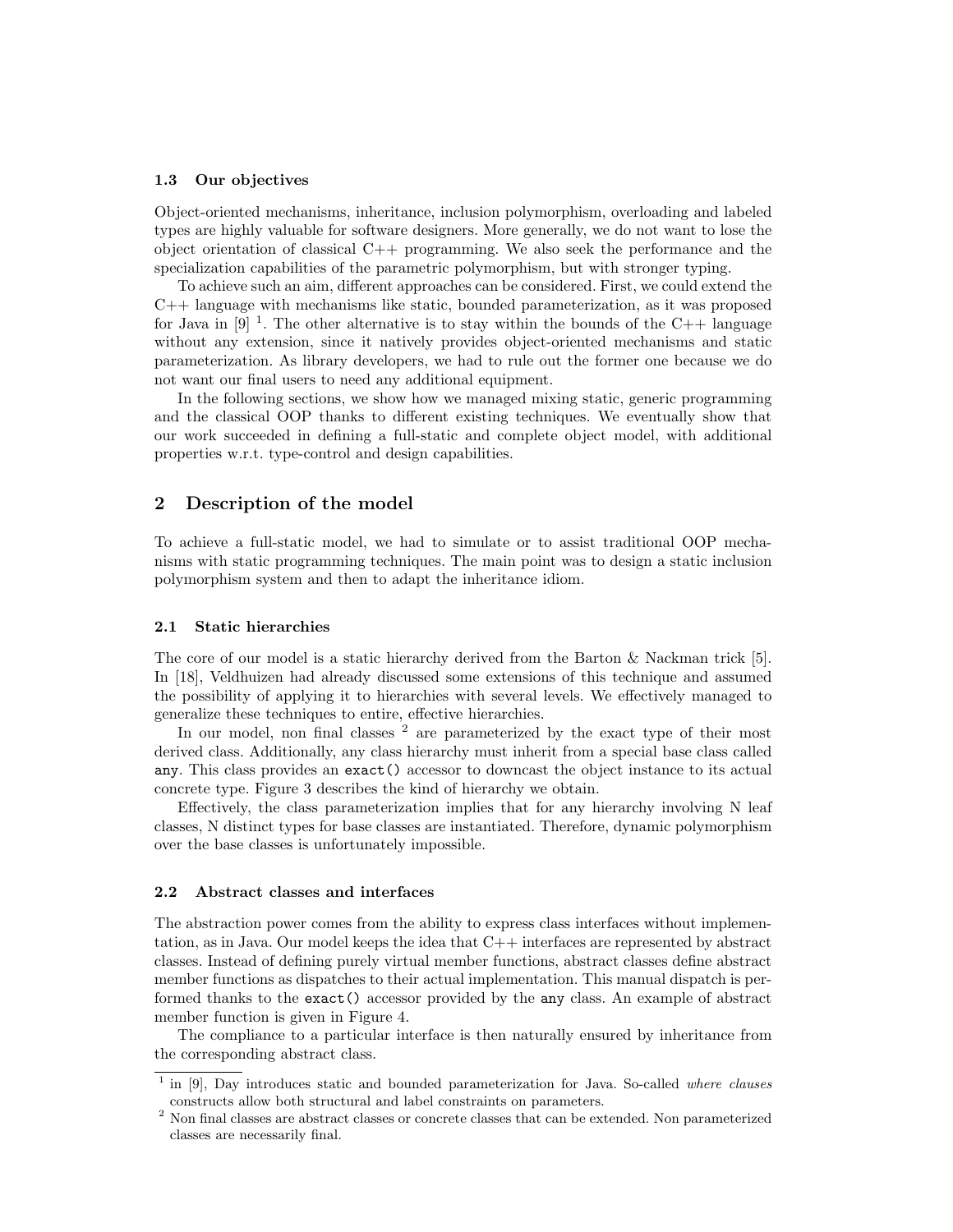

Fig. 3. UML description of the model.

A single meta hierarchy generates one class hierarchy per instantiated class. Our model can instantiate both leaf classes and intermediate ones.

```
template < class Exact>
RetType foo \leqExact >::m(args ...)
\{return this\rightarrowexact().m_impl(args ...);
}
```
Fig. 4. Abstract member function sample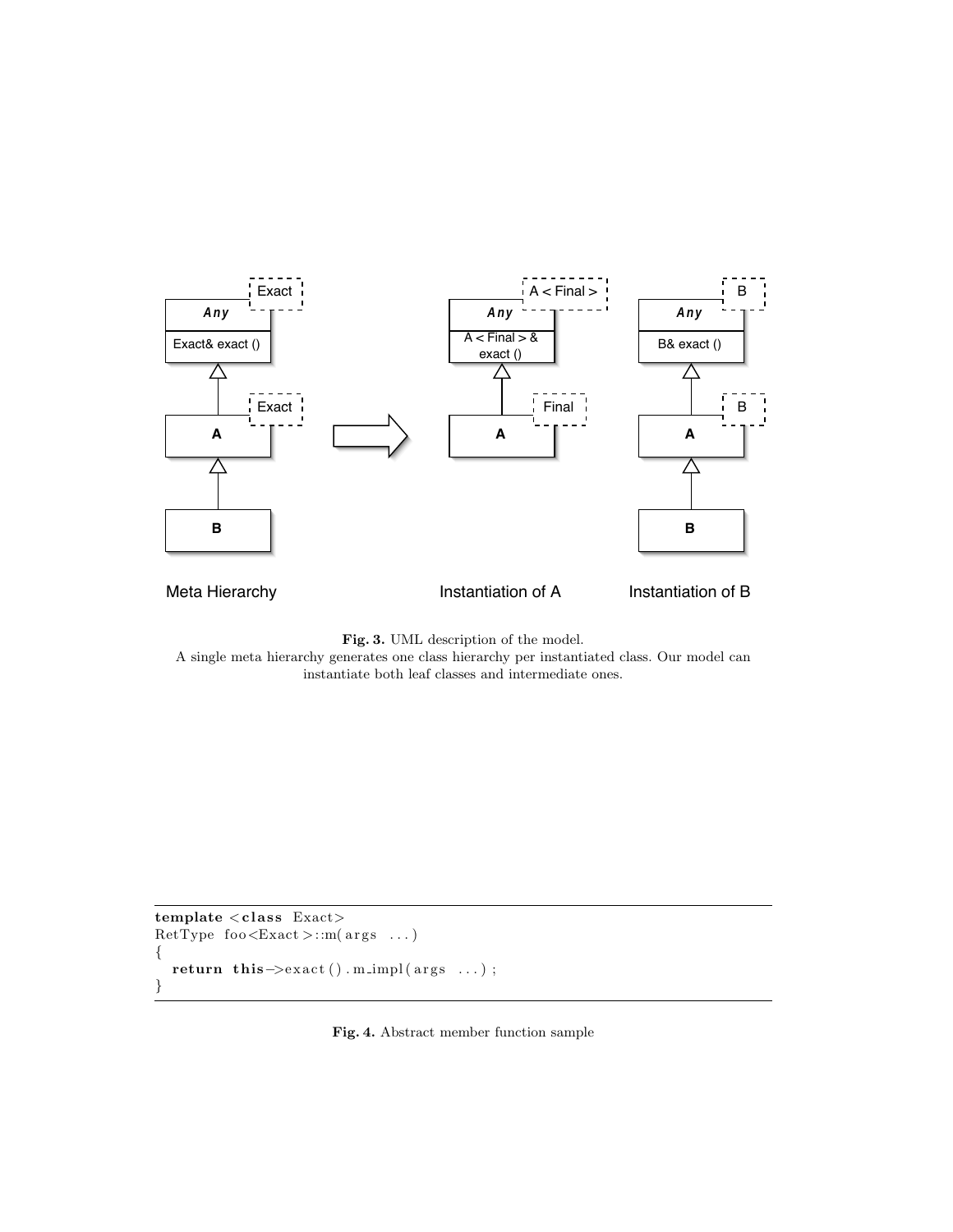# 3 Formalizing the model properties

Since it mixes OOP and structural programming, our paradigm inherits two main categories of properties. This results in a full-featured object model and, in the meantime, in a strongtyped, high performance, flexible and statically checked model.

### 3.1 A complete object model

We preserved the full expression power of the standard object-oriented paradigm:

- complex object hierarchies, even with multiple inheritance and diamond constructions, can be deduced directly from the modeling;
- interfaces and abstract classes can also be implemented by explicitly preventing their instantiation;
- we rely on the C++ inheritance mechanisms, so procedural algorithms can use both specialization and overloading facilities without modifications;
- methods can be selectively defined in the subclasses, default implementations in base classes will be called otherwise;
- our manual dispatch has enough information (the exact type) to handle method overriding in the same way than traditional C++ does.

### 3.2 A strong-typed and efficient model

In our model, methods and functions can express typing requirements over class hierarchies using an hybrid between label typing and static genericity. In fact, our model introduces a new bounded and labeled typing system. Figure 5 gives a use-case of a procedure implementation within this typing scheme. The concrete type I remains a free type variable, but it is constrained to be a subclass of image<I>. This parametric polymorphism offers much more type control than the STL programming style (see Figure 2), thanks to explicitly labeled template types.

Moreover, this control gain comes with no performance loss compared to STL-like programming. Typing remains entirely static, so that static dispatch is still possible.

```
'image is an abstract template class.
// Parameter 'I' is constrained to be a subclass of 'image\langle I \rangle'
// so that 'I' implements 'image' generic interface.
template < class I>void foo (const image\langle I \rangle& ima)
{
  // \dots\lim_{m \to \infty} : \frac{1}{2} call to 'm' implementation is dispatched statically
  // . . .
}
```
Fig. 5. Our implementation of polymorphic algorithms. The signature of foo is labeled and strong-typed. Dynamic dispatch is avoided.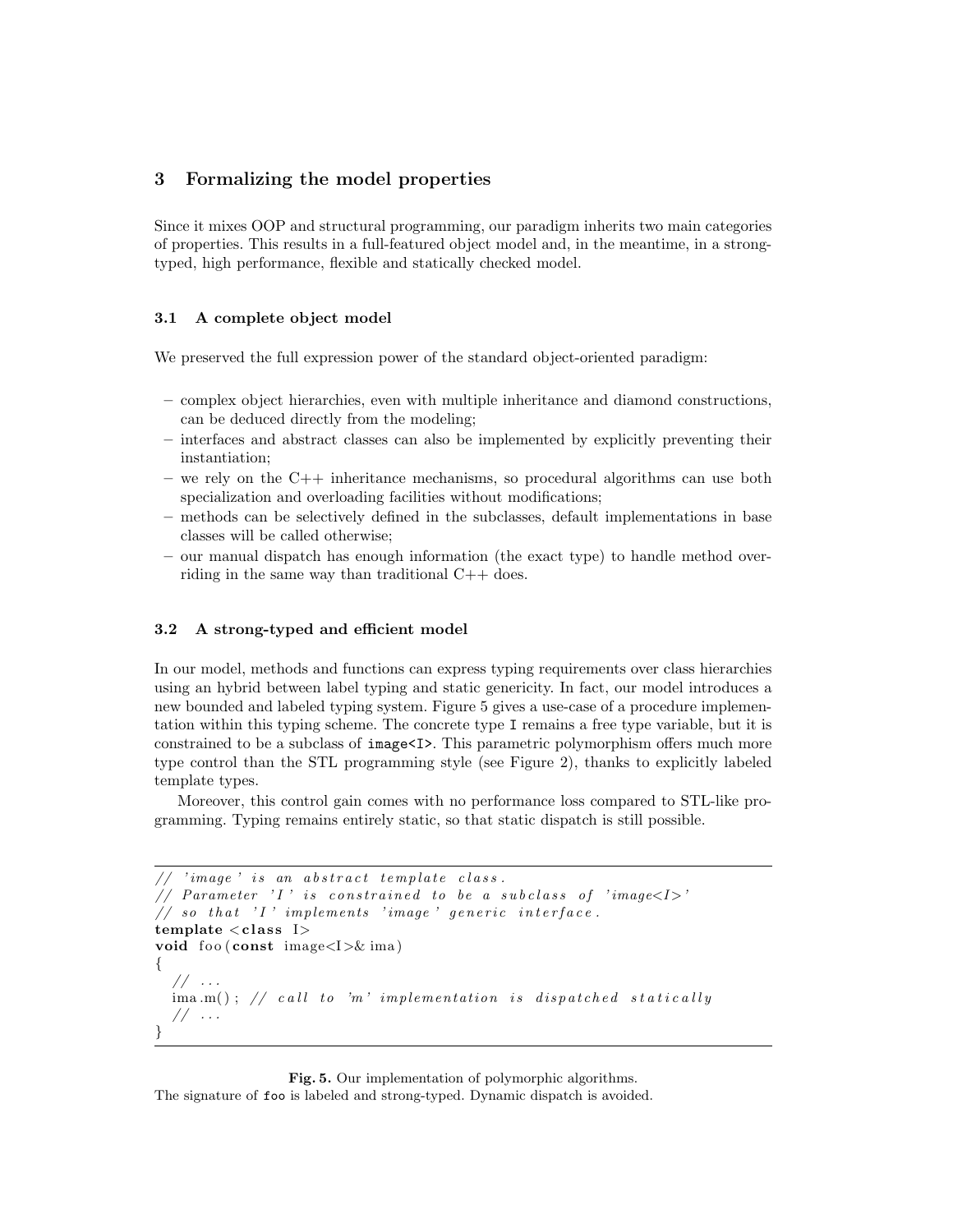#### 3.3 A flexible but statically checked model

Subclassing in our paradigm is much more flexible than traditional subtyping. We are actually quite close to F-bounded polymorphism [8] and matching bounded polymorphism [6]. Indeed, when we write template <class I> void foo(image<I>&) , we require that I conforms to image, which is a type function, applied to I. Type conformance is ensured by  $C_{++}$  inheritance at compile-time.

In addition, parent classes have access not only to the exact type, but also to properties related to the exact type thanks to traits [18]. This feature, combined with the flexibility of the typing and with compile-time type checking makes several interesting constructions possible in a safer way. We now detail three relevant examples: statically checked virtual types, method argument covariance with static checks and multi-methods with static dispatch.

Statically checked virtual types Statically checked virtual types are really useful in object-oriented design, as stated in [7]. Within our paradigm, it is possible to use bounded virtual types that are checked at compile-time. Figure 6 illustrates this mechanism. Note that not only types but also constants can be defined virtually using the same mechanisms.

```
template < class P>struct point : public any \langle P \rangle {};
struct point 2d: public point \langle point 2d > \{\};template < class I>struct image : public any<I>
{
  void set(Point \leq get\_exact\_point\_type(I) > \& p){
     \text{exact}\left(\right). set \left(\text{p} \text{. exact}\left(\right)\right);
  }
\};
define\_exact\_point\_type (image2d , point2d );struct image2d : public image<image2d>
{
  void set( point2d \& p) \{ \ldots \}} ;
```
#### Fig. 6. Statically checked virtual type

get exact point type and define exact point type are simple macros hiding traits definitions. In this example, nothing but a point 2d can be given to  $image \le image \le x$ : set without a compiletime failure. It is important to notice that the virtual point type must conform to the point type function.

Statically checked argument covariance Covariant parameters are usually wanted when modeling with objects. This cannot be done in basic  $C++$  using virtual methods. Type safe covariance was already studied using templates in [17]. Our approach is quite different and simpler since we have a stronger and more flexible type system. Using our paradigm, it becomes possible to easily write methods with covariant parameters, with failures at compile-time if misused. This is demonstrated in Figure 7.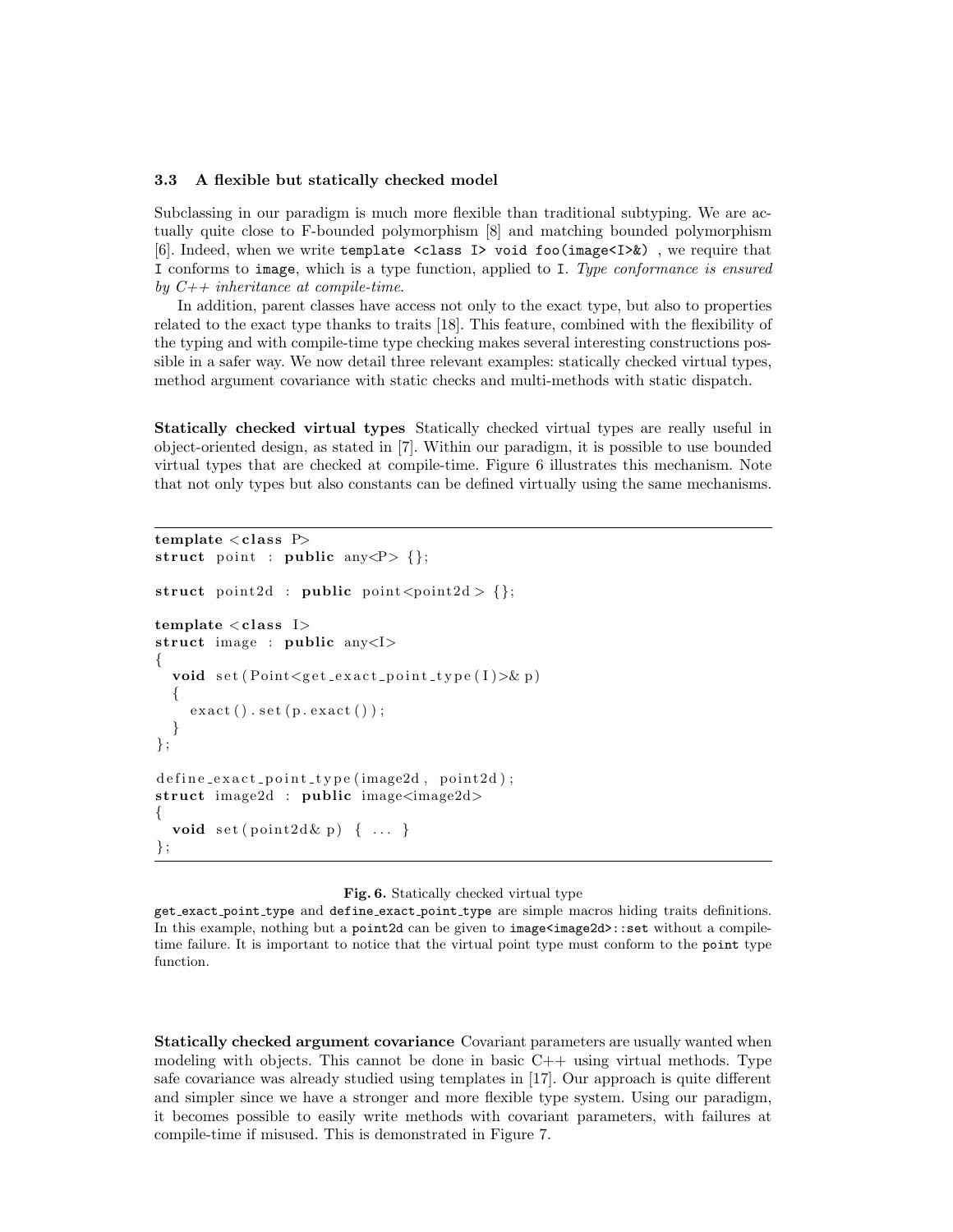```
template < class I > struct image : public any <I >
{
  template < class Pvoid set (point \langle P \rangle \& p)
   {
     \text{exact}() \cdot \text{set}(\text{p} \cdot \text{exact}());}
} ;
struct image2d : public image<image2d>
{
  void set( point2d \& p) \{ \ldots \}} ;
```
Fig. 7. Statically checked argument covariance

If a point 3d is given to  $\text{image}\text{-image}2d$ : set, failure will occur at compile-time since the compiler will not find any method image2d::set accepting point3d arguments.

Multi-methods with static dispatch In most of the popular object-oriented languages, only one dispatch can be achieved on the actual type of an argument. Several methods have been studied to improve the C++ with multi-method dispatch, as in [15]. With our paradigm, since we can get the exact type of an argument statically, we can do manual multi-method dispatch easily, as shown in Figure 8.

```
template \langle \text{class II}, \text{class I2}\ranglevoid foo (image2d<I>& i1, image3d<I2>& i2);
// other versions of foo ...
template < class 11, class 12>void bar (image<I1>& i1, image<I2>& i2)
{
  foo (il.exact(), i2.exact()); // dispatch is helped here
}
```
Fig. 8. Static dispatch for multi-methods

bar, by giving exact instances of arguments, permits the compiler to find the good function considering the exact types of i1 and i2, thus emulating a multi-method dispatch.

# 4 Conclusion

In this paper, we described a new complete and full-static object-oriented model in C++. This model combines the expression power of traditional OO and the performance of static programming. It introduces a strong-typed but flexible typing scheme that brings new interesting features such as statically checked virtual types and argument covariance.

This paradigm has been implemented and successfully deployed in Olena. The library mixes different complex hierarchies (images, points, neighborhoods) and heavily relies on overloading capabilities. We make an intensive use of virtual types and multi-methods,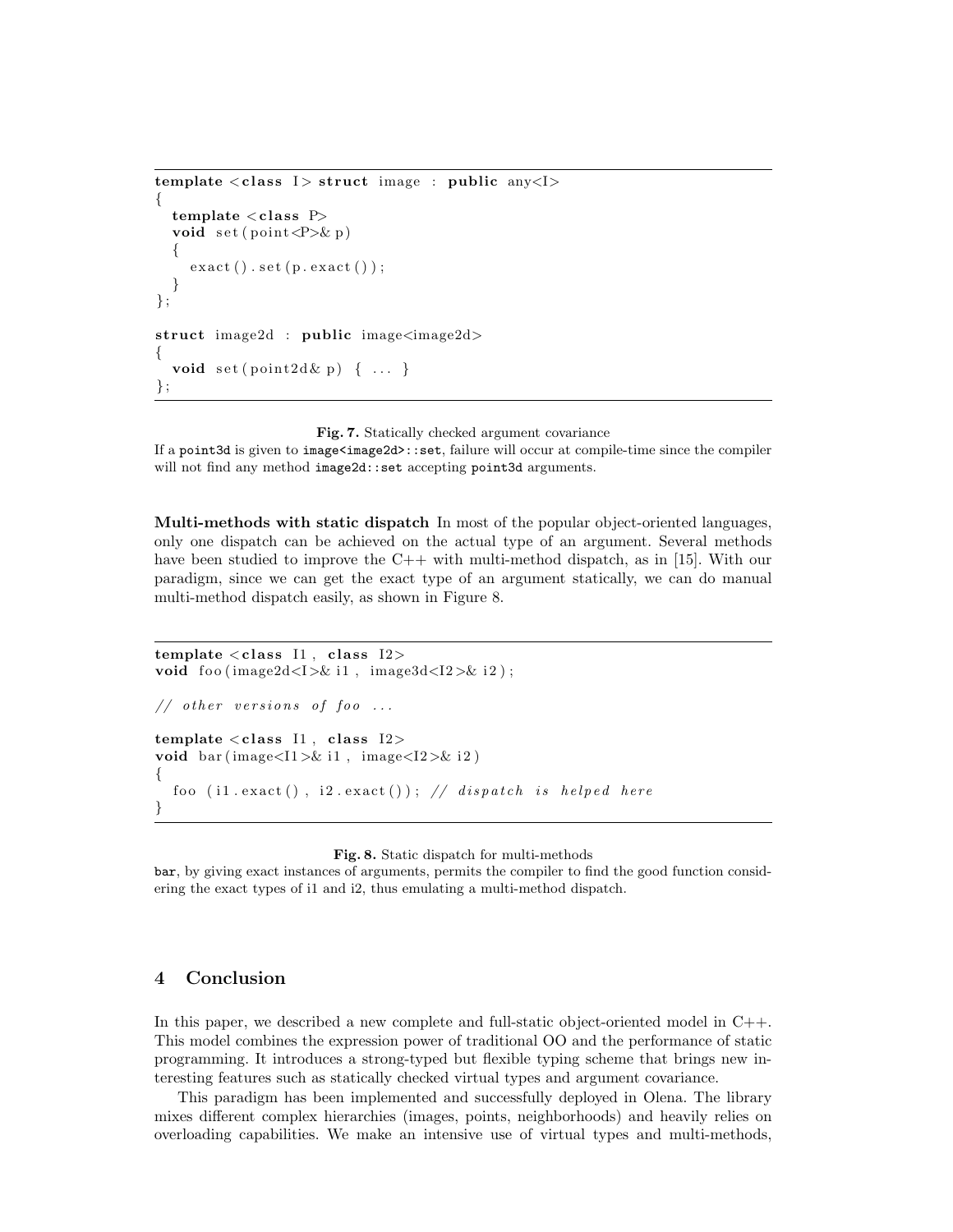which considerably simplify the expression of generic algorithms and increase the overall type safety.

The main limitation of our model is the closed world assumption, which may be inadequate for some projects since it prevents the usage of separated compilation and dynamic libraries. The other issues are common drawbacks of the intensive use of templates:

- heavy compilation time;
- cryptic error messages;
- unusual code, unreadable by the casual reader.

However, the model and the collection of associated constructs are suitable (at least partially) for most projects. Therefore, it can be perceived as an alternative to the traditional object-oriented paradigm when both performance and design capabilities are critical.

# References

- 1. Boost libraries. http://www.boost.org.
- 2. Olena image processing library. http://www.lrde.epita.fr/olena.
- 3. Gerald Aigner and Urs Hölzle. Eliminating virtual function calls in  $C++$  programs. Lecture Notes in Computer Science, 1098:142–167, 1996.
- 4. David F. Bacon and Peter F. Sweeney. Fast static analysis of C++ virtual function calls. In Proceedings of the 11th ACM Conference on Object-Oriented Programming Systems, Languages and Applications (OOPSLA'96), pages 324–341, 1996.
- 5. John Barton and Lee Nackman. Scientific and engineering  $C_{++}$ . Addison-Wesley, 1994.
- 6. Kim B. Bruce. Typing in object-oriented languages: Achieving expressibility and safety, 1996.
- 7. Kim B. Bruce, Martin Odersky, and Philip Wadler. A statically safe alternative to virtual types. In Proceedings of the 12th European Conference on Object-Oriented Programming (ECOOP), volume 1445 of *Lecture Notes in Computer Science*, pages 523–549, Brussels, Belgium, July 1998. Springer-Verlag.
- 8. Peter S. Canning, William R. Cook, Walter L. Hill, John C. Mitchell, and Walter G. Olthoff. F-bounded polymorphism for object-oriented programming. In Proceedings of the 4th International Conference on Functional Programming Languages and Computer Architecture (FPCA'89), pages 73–280, London, UK, September 1989. ACM.
- 9. Mark Day, Robert Gruber, Barbara Liskov, and Andrew C. Meyers. Subtypes vs. where clauses: Constraining parametric polymorphism. In Proc. ACM Symp. on Object-Oriented Programming: Systems, Languages, and Applications (OOPSLA), SIGPLAN Notices volume 30 number 10, pages 156–168, 1995.
- 10. David Detlefs and Ole Agesen. Inlining of virtual methods. In Proceedings of the 13th European Conference on Object-Oriented Programming (ECOOP), Lisbon, Portugal, June 1999.
- 11. Alexandre Duret-Lutz. Olena: a component-based platform for image processing, mixing generic, generative and OO programming. In Proceedings of 2nd International Symposium on Generative and Component-Based Software Engineering (GCSE 2000), pages 653–659, Erfurt, Germany, October 2000. Young Researchers Workshop (published in "Net.ObjectDays2000").
- 12. Brian McNamara and Yannis Smaragdakis. Static interfaces in C++. In First Workshop on C++ Template Programming, Erfurt, Germany, October 10 2000.
- 13. Ulrik P. Schultz. Partial evaluation for class-based object-oriented languages. Lecture Notes in Computer Science, 2053:173–198, 2001.
- 14. Jeremy Siek and Andrew Lumsdaine. Concept checking: Binding parametric polymorphism in  $C_{++}$ . In Proceedings of the First Workshop on  $C_{++}$  Template Programming, Erfurt, Germany, October 2000.
- 15. Julian Smith. C++ & multimethods. ACCU spring 2003 conference, 2003.
- 16. A. A. Stepanov and M. Lee. The Standard Template Library. Technical Report X3J16/94-0095, WG21/N0482, 1994.
- 17. Vitaly Surazhsky and Joseph Y. Gil. Type-safe covariance in C++, 2002. Unpublished.
- 18. Todd L. Veldhuizen. Techniques for scientific C++, August 1999.